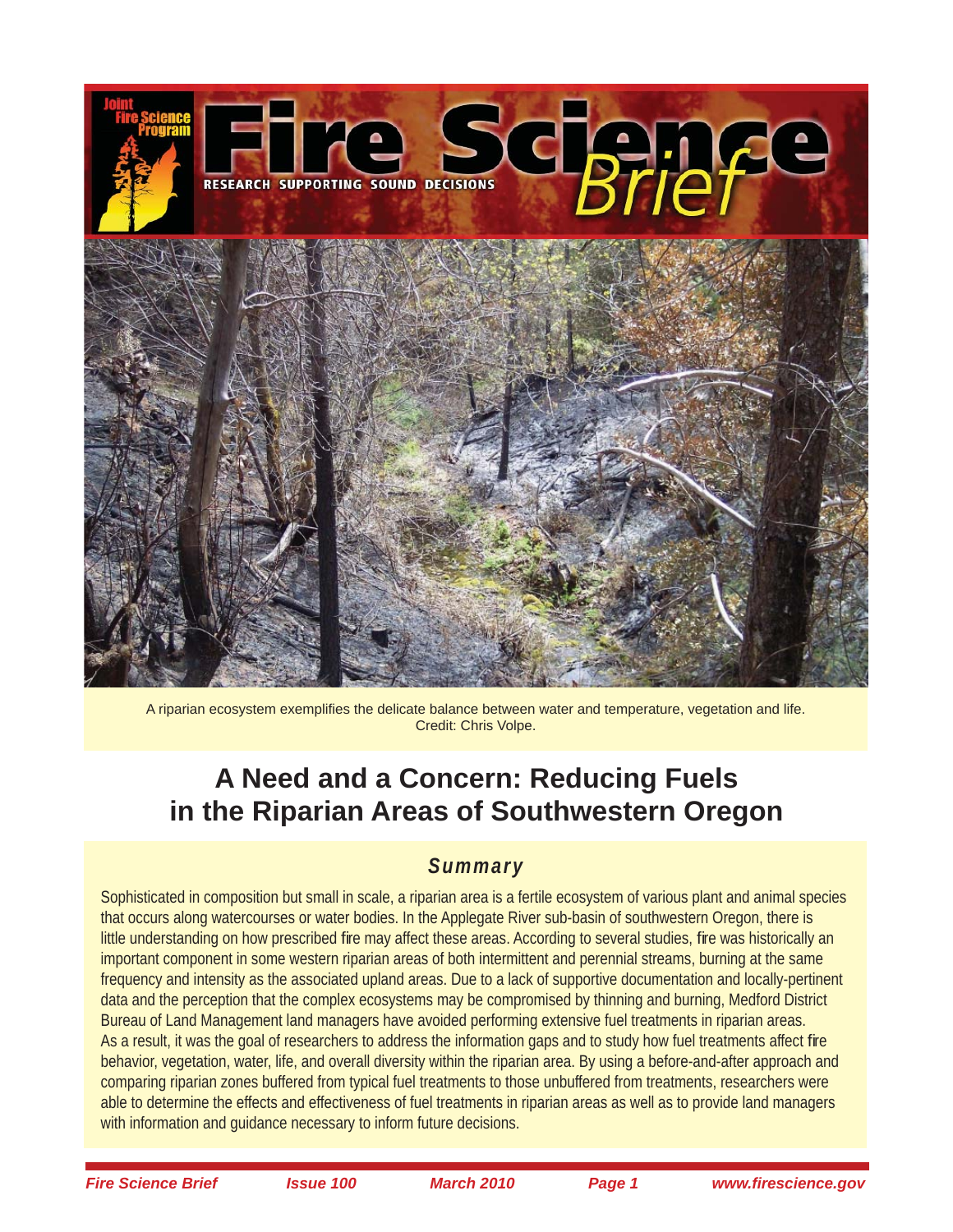### *Key Findings*

In this study, fuel treatments in riparian areas:

- Can help sustain ecological integrity and support land management objectives.
- Show evidence that the post-treatment risk of severe wildfire was less throughout the basin when both riparian and upland areas were treated, as compared to when only the upland was treated.
- Lessen plant species diversity in unbuffered areas, but diversity rebounded after prescribed burning. Conversely, vegetation diversity in buffered areas experienced a continual decline.
- May affect the water temperature and amount of stream shade at certain sites.
- Result in no measurable adverse affects on macroinvertebrate groupings in either buffered or unbuffered basins.
- Had little to no impact on bird richness or nesting success between buffered and unbuffered basins, but did have short term effects on the reproductive success of ground and shrub nesting birds.
- Meet longer-term landscape level objectives to protect amphibian habitats, but can have site-specific negative effects on amphibian habitats if necessary precautions are not taken.

#### **An enigmatic ecosystem**

A microclimate may be meager in size, but it has an impressive capability to sustain life. One such microclimate is a riparian area, a small portion of the landscape that occupies the interface between aquatic and terrestrial ecosystems. Characteristically cool and moist, riparian areas are different from surrounding lands due to their unique soil and plant characteristics and rich diversity of species. Riparian areas may exist in any land use area, such as cropland or pastureland, but typical examples include wetlands, floodplains, lakeshores, and streambanks.

*Historically, fire was an essential, natural component of western riparian environments. within the Klamath Mountains Province of southwestern Oregon burned at similar frequencies as their associated upland areas.*

Historically, fire was an essential, natural component of western riparian environments. Evidence shows that specific *Evidence shows that* riparian areas within the *specific riparian areas* Klamath Mountains Province of southwestern Oregon burned at similar frequencies as their associated upland areas. But over time, timber harvesting, replanting of tree stands, and fire exclusion have altered these dynamic

ecological areas. In addition, due to a lack of information on fire effects and the perception that riparian areas are sensitive to disturbance, land managers have maintained a conservative management approach by using no-cut buffer strips to exclude these areas from fuel treatments.

Protecting the biodiversity and richness of riparian areas from unknown fire effects is imperative, however, the lack of fuel management treatments can lead to unnaturally high levels of fuel accumulation in buffered areas. Vulnerability to wildfire may also increase as even-aged tree stands grow at the same pace and density. Combine all of these factors with dry weather conditions and hotter, more intense fires can occur.

The purpose of fuel treatments is to reduce the threat of severe wildfire and the negative impacts of intense fire on the riparian environment. But without locallypertinent data, land managers are unable to provide the documentation needed to support landscape level treatment projects in these areas. As a result, both the effectiveness of fuel treatments and the health of this thriving ecosystem could be compromised. To help address these concerns, researchers sought to determine if fuel treatments reduced the threat of wildfire, to study how fuel treatments including prescribed fire affects riparian vegetation, water quality, biological diversity, and abundance of life, and to gather the data needed to address fuel treatment planning and implementation in southwestern Oregon.

Co-principal Investigator John Alexander stated, "We need to implement ecosystem management and reintroduce the natural fire regime and disturbance processes that forests in this region have evolved under, and we need to monitor the effects of our land management practices on these ecosystems. We can't afford not to do that."

#### **Two watersheds, several indicators**

Located in the Middle Rogue Basin in the Klamath Mountain Geological Province of southwestern Oregon, the Upper Applegate Watershed and the Rogue River-Gold Hill watersheds were the specific sites used in this threeyear study. Using a paired watershed, before-and-after study design, researchers compared standard fuel treatments applied only to buffered, or upland areas, with a treatment applied to unbuffered, or upland and riparian areas. Non-commercial thinning, and handpiling and burning fuel treatments were used and followed by underburning.

According to Jennifer Smith, Co-principal Investigator, "It was very challenging to find four replicate basins that met the study team and management criteria because study site selection had to be filtered through each conflicting resource and competing land management objectives."

To determine the health of the buffered and unbuffered basins pre and post fuel treatments, researchers used standardized techniques to examine the following key indicators.

**Fire behavior**: Depending on how a fire burns, fire effects can vary, from fire that is contained to the surface of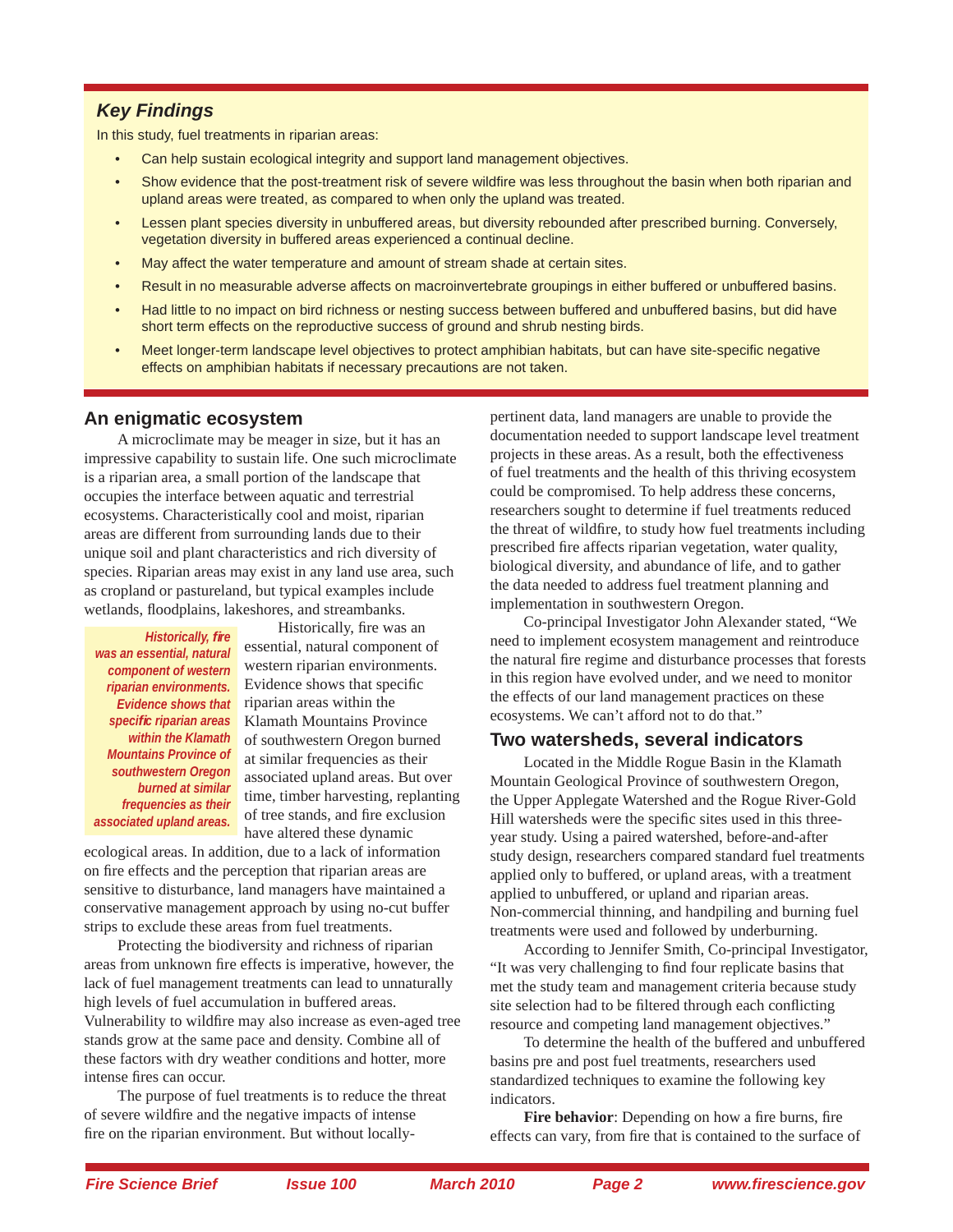the forest floor to fires that torch individual trees to running crown fires. Therefore, it is the goal of fuel managers to decrease the fuel load, often through prescribed fire, and thereby decrease the opportunity for more intense crown fires and severe fire effects from wildfire. In addition, by ensuring that wildfire stays on the surface, managers can help promote ecological resiliency in fire-prone habitats.

In this study, researchers compared the predicted fire behavior in buffered and unbuffered basins before and after fuel treatments. High fire season, weather conditions, topography, and crown characteristics were considered to determine if minimizing the fuel load could significantly minimize the threat of wildfire across the landscape.

**Vegetation**: Plants are a vital part of a riparian ecosystem, helping to provide shade and habitat structure, lower stream temperature, stabilize stream banks and nutrient inputs, and filter water by blocking eroded particles from upland areas. Specifically, in southwestern Oregon, many of the native plant species are reliant on fire to promote a variety of ecological processes such as regeneration and nutrient cycling. But treating fuels in these areas can be tricky, as both live and dead vegetation not only provide fuel for wildfires, but provide habitat for terrestrial and aquatic wildlife as well.

**Water quality and watershed yield**: Vegetation and water go hand-in-hand, especially in a riparian environment. Both terrestrial and aquatic organisms rely on the shade and shelter provided by the riparian vegetation and the cool temperatures and moisture provided by the water. The riparian and hydrologic indicators studied in this project reflect the overall health of aquatic ecosystems and demonstrate responses to disturbance and fuel treatments.

There is speculation that prescribed fire may improve the resiliency of riparian areas, however, fire and fuel managers must exercise caution when treating these

areas. Compliance with specific riparian and hydrologic regulations is required and federal land management activities must improve or maintain channel shade as well as sustain sediment levels and stream channel temperature.

**Macroinvertebrates**: Big enough to be seen with the naked eye, macroinvertebrates are a fundamental part of the freshwater food web, helping break down organic matter such as algae and leaves as well as becoming food for birds and fish. Small but significant, macroinvertebrates are valuable indicators of watershed condition, providing information about stream productivity, water quality, and stress levels. As a result, researchers observed the direct and indirect effects of prescribed fire on macroinvertebrate species composition, richness, diversity and abundance.



Samples of macroinvertebrates such as this stone fly (*Claassenia sabulosa xerces*) were collected at untreated control sites. Credit: Scott Miller.





(Left) Using FlamMap, FARSITE, and Fuels Management Analyst Plus, researchers modeled fire behavior for the unbuffered (outlined in blue on the right) and buffered (outlined in blue on the left) areas before fuel treatments. Yellow represents a surface fire type, green is passive crown fire, and red is active crown fire. (Right) Using the same predictive software models, researchers assessed fire behavior for the unbuffered and buffered areas after fuel treatments. According to the before and after models, fuel treatments helped reduce fire severity in the study basins and unbuffered treatments appeared more successful at reducing the risk of crown fire in both the riparian and upland areas.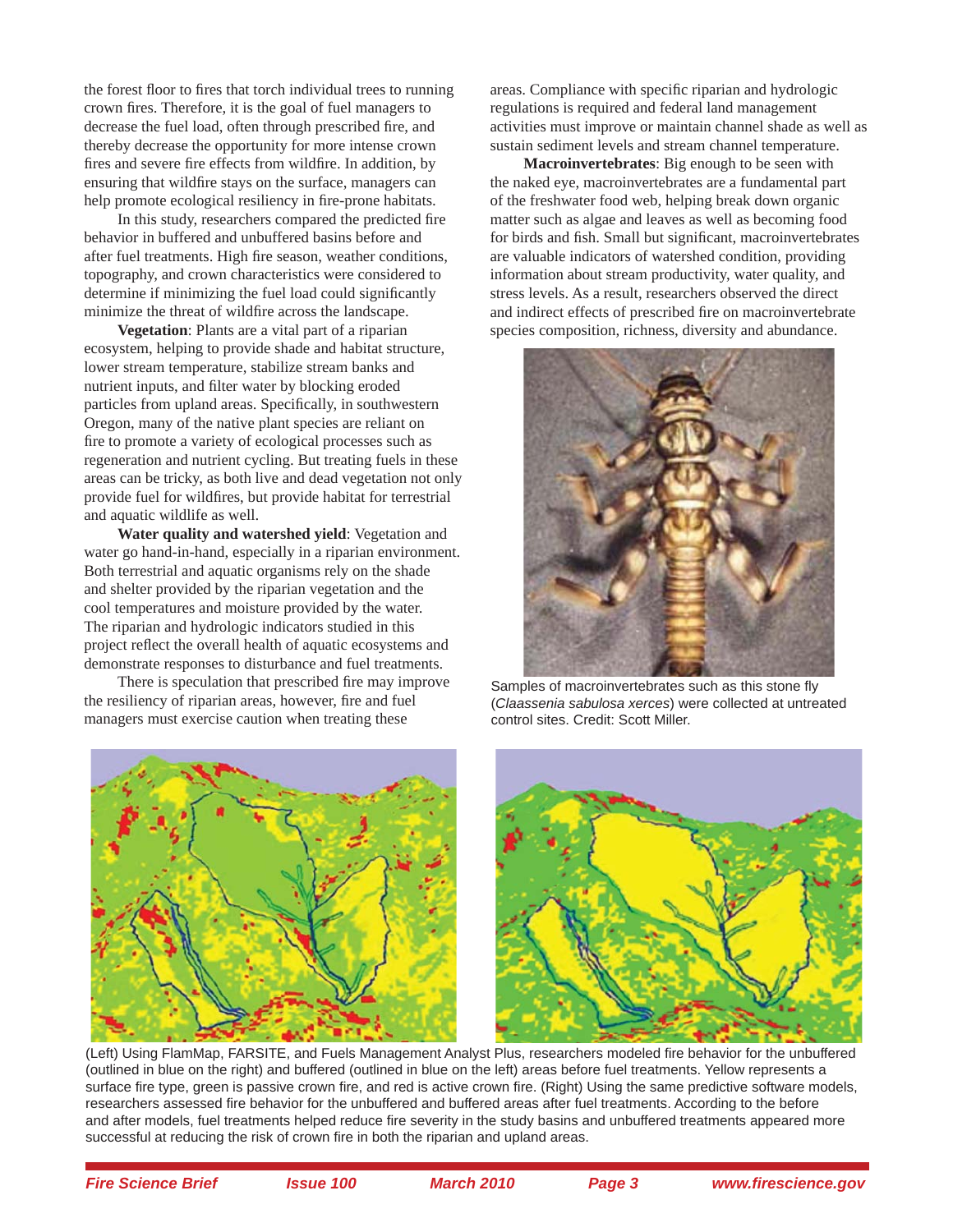**Birds**: Nesting success, species richness and abundance help indicate how birds may respond to fuel reduction treatments. In the past, fire has been known to help support diverse bird communities in this ecosystem by maintaining mixed-age class forests and creating snags for foraging and nesting. Birds observed in this study included the Black-headed Grosbeak, Western Tanager, Oregon Junco, Cassin's Vireo, and Pacific-slope Flycatcher.

**Amphibians**: Cool temperatures and moist conditions created by perennial and intermittent stream microclimates are necessary for the survival of amphibians found in the study region. In fact, it appears that amphibians may be particularly sensitive to treatment-related disturbance. Using a literature review, researchers evaluated the potential effects of unbuffered fuel treatments on a variety of amphibian species, including Ensatina, Pacific Giant Salamander, and Siskiyou Mountain Salamander, which were confirmed present during preliminary surveys of the study basins.



Amphibians such as this Ensatina salamander need cool clean water, shade, and dead woody debris to survive. Credit: Chris Brown.

#### **Mixed results**

Riparian areas are complex ecosystems, so it's no surprise that this study yielded complicated results. The short research time period, climate variations, and limitations in site selection most likely influenced the study outcomes. Treatment responses varied, making it difficult for researchers to extrapolate results and come to clear conclusions about how riparian areas as a whole respond to fuel treatments. Even so, researchers were able to use their findings to gain a greater understanding of fuel treatment effectiveness and how treatments may affect riparian areas; providing recommendations on treating these areas in the future.

Study results showed that fuel treatments in unbuffered riparian areas helped decrease the predicted intensity of wildfires. Therefore, there is a good chance that this reduction in fire intensity can also help lower burn severity and diminish other potential negative wildfire effects on riparian areas. Researchers also expect that a wildfire in an unbuffered area would be less likely to ignite fires in upland areas or contribute to late summer crown fires. Additionally,

it was found that upland treatments alone delayed fire spread to both buffered and unbuffered riparian areas.

Hydrologic, or water-related, indicators were also examined. In unbuffered riparian areas, fuel treatments reduced the understory and subcanopy cover. While most hydrologic indicators remained more or less unchanged, research results suggest that this reduction in understory vegetation could have a negative effect on water temperature in areas with less mature canopies.

Vegetation, macroinvertebrates, birds, and amphibians were also studied. For vegetation, thinning treatments in unbuffered areas appeared to have a negative effect on plant species richness. However, after the underburn treatment in unbuffered areas, species richness increased and was comparable in both unbuffered and buffered areas.

For macroinvertebrate assemblages, little to no adverse effects were measured in both buffered and unbuffered areas.



This ground nesting Oregon Junco is just one of the many bird species that use riparian habitats. Credit: Jim Lavaudais.

Bird species richness did not differ after treatments in buffered and unbuffered zones. The reproductive success of shrub and ground nesting birds did differ, however, with alternate responses after handpile and underburn treatments. Nest success was higher in unbuffered areas after underburning and lower in unbuffered areas after handpiling. Once all treatments were completed, researchers observed a positive trend of nesting success, first stable and then increasing in both buffered and unbuffered basins.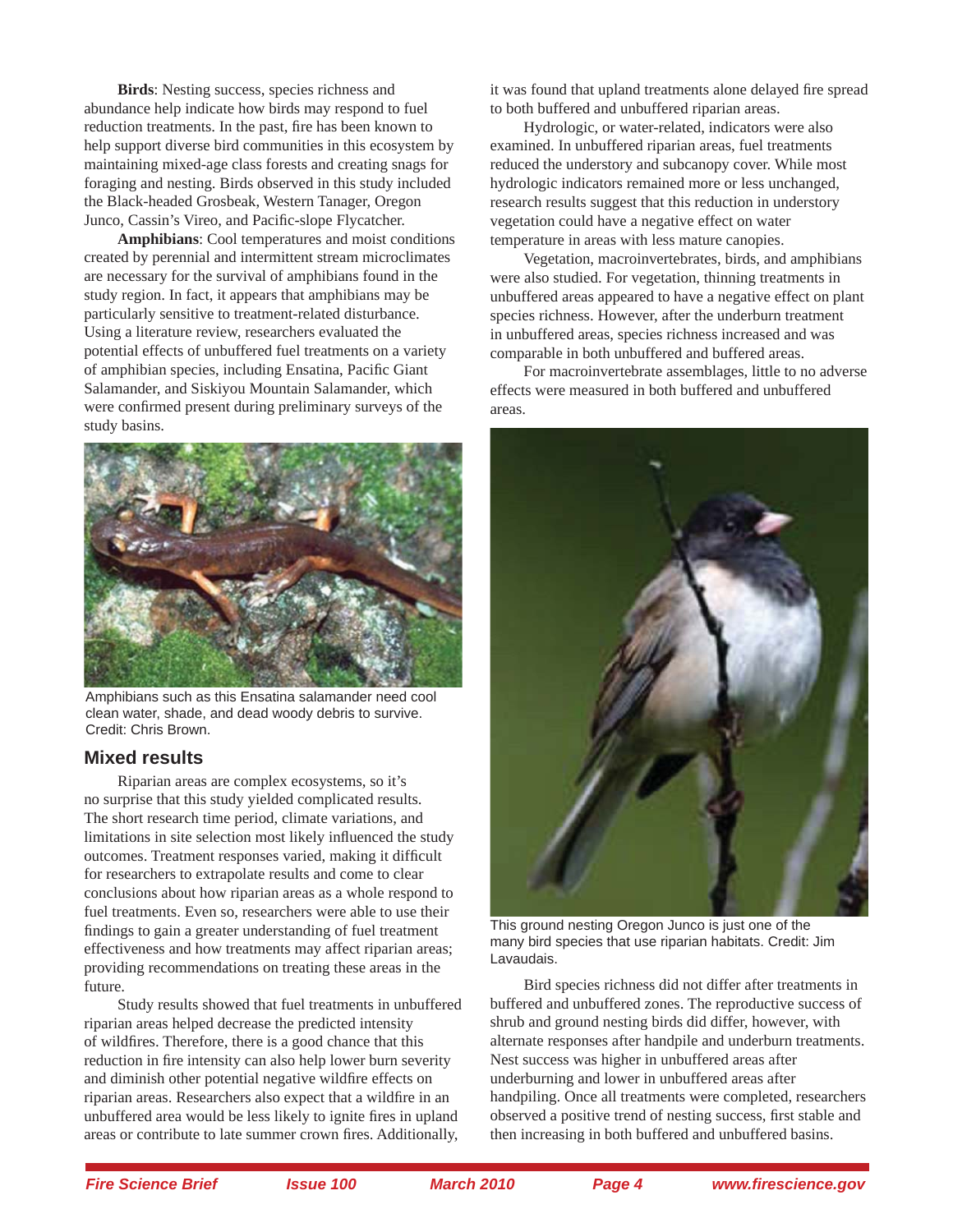"Birds responded in a biologically meaningful way. This further demonstrates what we've been showing through various fire related research efforts—birds are excellent indicators of ecological change. And so we can use birds as a measuring stick for short- and long-term effects of management actions, including human or natural disturbances on the ground," said Alexander.

For amphibians, negative impacts of unbuffered treatments were limited and site specific. In fact, it appears that unbuffered fuel treatments can help contribute to the long-term survival of amphibians in these areas by reintroducing the fire regime associated with these habitats, encouraging more surface fires and protecting the areas from more severe crown replacing fire.

"Fire and resource specialists inclined to implement these treatments now have reference information available to them regarding the potential short-term effects to a multitude of factors, not limited to fire behavior. This information may also provide decision-makers assurance in supporting resource and fire specialists in a potentially controversial issue," said Smith.

#### **Careful steps forward**

For some regions, a one-size-fits-all fuel reduction approach is appropriate. But for the riparian areas of southwestern Oregon, a more site-specific approach is advised. Before treating these areas, researchers suggest evaluating each area on an individual basis. On a landscape scale, it is strongly encouraged that treatments be carefully designed to maintain heterogeneity in habitat structure. Researchers also recommend considering the potential short-term increases in stream temperature that can occur post-treatment. Plus, since some disturbance can increase sedimentation in streams, managers may want to consider the soils and topography of the regions being treated, especially the areas that are prone to erosion. For that reason, it may be beneficial to limit fuel treatments to riparian areas with more overstory shade development and soils that are less likely to erode. These precautions may also help minimize the potential negative impacts of unbuffered fuel treatments on amphibians.

According to Alexander, "This is how ecosystem management should happen. We worked hand-in-hand with the Bureau of Land Management fire managers, district manager, and resource area manager, who totally supported this research all along. And if we didn't have these relationships, it couldn't have happened."

Going forward, it is recommended that fire and fuel managers perform identical fuel treatments within an adaptive management framework. Since there is still much to learn about the riparian ecosystems, researchers also suggest continued monitoring of these study sites, especially when implementing new treatment methods. Researchers would also like to follow up on these study sites in 3 to 5 years, in regular two year intervals after that,

#### *Management Implications*

When treating riparian areas, managers should consider:

- Using fire on a limited, case-by-case basis.
- Replicating fuel treatments and continuing longterm monitoring of the study sites.
- Assessing pre-treatment stream temperature to help avoid increasing water temperature.
- Limiting treatments to areas with more overstory shade development and stable soils.
- Retaining large coarse woody debris, shade, and existing stream sedimentation levels to help support and maintain amphibian habitats.
- Identifying shrubs carefully to avoid removing moist-adapted shrubs.

*The more managers and researchers know about these complex ecosystems and their responses to fuel treatments over the long term, the greater the chance that the treatment effects will be not only be costeffective and effi cient, but restorative.* 

and then finally after 10 years. The more managers and researchers know about these complex ecosystems and their responses to fuel treatments over the long term, the greater the chance that the treatment effects will be not only be cost-effective and efficient. but restorative.

#### **Further Information: Publications and Web Resources**

- Dejuilio, Jena. 2009. Short-term effects of fuel treatments on vegetation in headwater riparian corridors of the Middle Rogue River Basin in southwest Oregon. Ashland, OR: Southern Oregon University. 87 p. Thesis.
- Klamath Bird Observatory and Bureau of Land Management. 2009. Version 1.2. Riparian fuel treatments in intermittent and perennial stream riparian areas: Effectiveness and ecological effects. Rep. No. KBO-2009-0008. Klamath Bird Observatory, Ashland, OR. [http://www.klamathbird.](http://www.klamathbird.org/images/stories/kbo/pdfs_dsts/riparian_fuel_treatments_v1.2.pdf) [org/images/stories/kbo/pdfs\\_dsts/riparian\\_fuel\\_](http://www.klamathbird.org/images/stories/kbo/pdfs_dsts/riparian_fuel_treatments_v1.2.pdf) treatments\_v1.2.pdf

Klamath Bird Observatory Website: <http://www.KlamathBird.org>